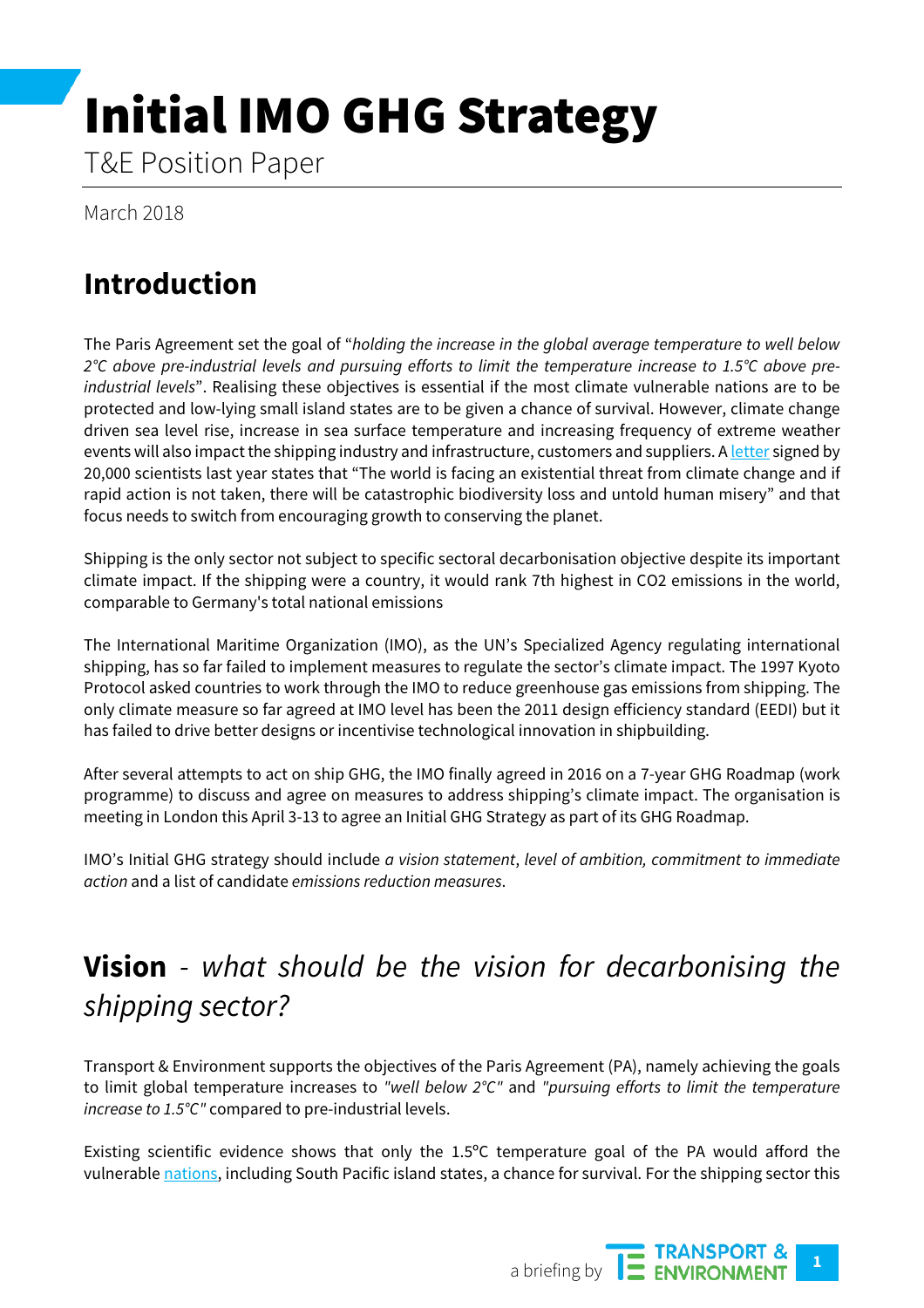means fully decarbonised within the first half of the XXI century.[1](#page-1-0) Therefore, the **vision statement** in the Initial IMO GHG Strategy should include a commitment for:

#### **"..... full decarbonisation of international shipping by 2050…"**

Such a vision statement will send an important signal for industry and policy-makers alike and must be accompanied with numerical Levels of Ambition, i.e. long-term emission reduction targets that are compatible with 1.5ºC temperature target, as well.

# **Level of Ambition for shipping** - *which long-term targets are compatible with Paris Agreement?*

Existing scientific data on shipping and global industrial emissions allows us to estimate needed levels of ambition for international shipping based on available carbon budgets left to humanity.<sup>[2](#page-1-1)</sup> Using the principles of fair share and efforts of comparable sectors, the following long-term absolute emissions reductions targets can be conceived for international shipping that is generally compatible with 1.5ºC/2ºC temperature goals of the PA:

- *Volumetric target*: **70-100% absolute emissions reduction by 2050 compared to 2008 levels.**
- *Energy intensity target*: **90-100% carbon intensity per tonne-km reduction by 2050 compared to 2008 levels.**

These proposals are not perfect but they keep the door to 1.5°C open. The long-term targets for international shipping must be complemented with an objective that absolute annual emissions must peak - at or below 2008 levels - in the immediate future and quickly reduce thereafter.

The above-mentioned targets are championed and supported by the coalition of High Ambition Countries, Clean Shipping Coalition, Greenpeace, WWF, FOEI and Pacific Environment.

However, these targets - especially long-term volumetric and energy intensity targets, are not supported by the shipping industry or some highly industrialised nations, notably Japan. Japan specifically proposes a mid-term carbon intensity (per tonne-km) reduction of 40% by 2030 and volumetric absolute emissions reductions of 50% by 2060 compared to 2008 levels. These targets are on record as supported by industry.<sup>[3](#page-1-2)</sup>

Both the 2030 energy intensity and 2060 volumetric reduction targets proposed by Japan will exceed conservative interpretations of shipping's 1.5°C and 2°C carbon budgets by a large margin and put the achievement of the temperature goals of the Paris Agreement out of reach. The following graphs (Fig. 1 and 2) show the extent to which the targets proposed by Japan will overshoot the necessary level of ambition when emissions are allowed to grow unabated to 2030 (which a 40% efficiency target would allow) and reduced by only 50% by 2060.

<span id="page-1-2"></span><sup>3</sup> ShippingWatch, *[ICS working toward 2060 as shipping's climate deadline](https://shippingwatch.com/secure/carriers/article10070730.ece)*.



<span id="page-1-0"></span> <sup>1</sup> Carbon Brief, *Analysis[: Just four years left of the 1.5C carbon budget](https://www.carbonbrief.org/analysis-four-years-left-one-point-five-carbon-budget)*; The Global Warming Policy Forum, *[Leaked IPCC](https://www.thegwpf.com/leaked-ipcc-draft-report-predicts-1-5c-warming-by-2043/)  [draft report predicts 1.5°c warming by 2043](https://www.thegwpf.com/leaked-ipcc-draft-report-predicts-1-5c-warming-by-2043/)*.

<span id="page-1-1"></span><sup>2</sup> UMAS (2016), *CO[2 Emissions from International Shipping](http://u-mas.co.uk/LinkClick.aspx?fileticket=na3ZeJ8Vp1Y%3d&portalid=0)*.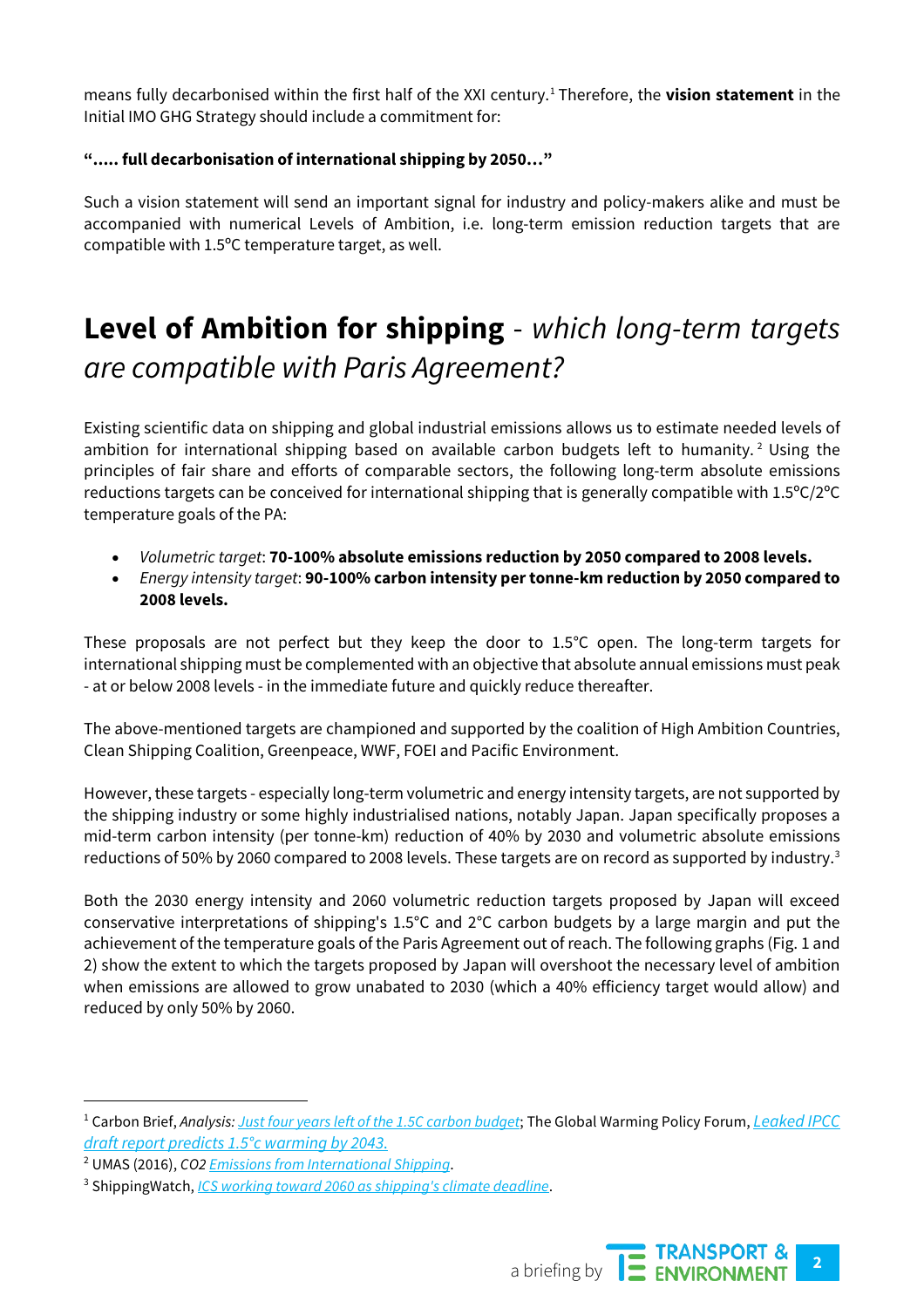### **International ship CO2 emissions**

1.5°C compatible trajectory vs. Japan 2060 reduction target proposal



Sources: estimations based on 3rd IMO GHG study (2012), UMAS (2016), CE Delft (2017), ICCT (2017) **TE TRANSPORT & Figure 1 – Estimations assume shipping has an 18 Gt carbon budget for 1.5°C compatible trajectory with early (2025) peaking of emissions.**

## **International ship CO2 emissions**

2°C compatible trajectory vs. Japan 2060 emissions target proposal



Sources: estimations based on 3rd IMO GHG study (2012), UMAS (2016), CE Delft (2017), ICCT (2017) **TE TRANSPORT &** 

**Figure 2 – Estimations assume shipping has a 33 Gt carbon budget for 2°C compatible trajectory with early (2025) peaking of emissions.**

These figures show the targets proposed by Japan and supported by industry will result in an overshoot of the finite 1.5°C and 2°C shipping carbon budgets by around 21Gt and 7Gt respectively by 2060. Japan's proposed objective would also have ship emissions continuing for many years beyond 2060 because it does not envisage full decarbonisation of the sector by the target year - 2060. If shipping emissions were further reduced linearly (dashed red line in Fig. 2) consistent with Japanese target beyond 2060, then the overshoot

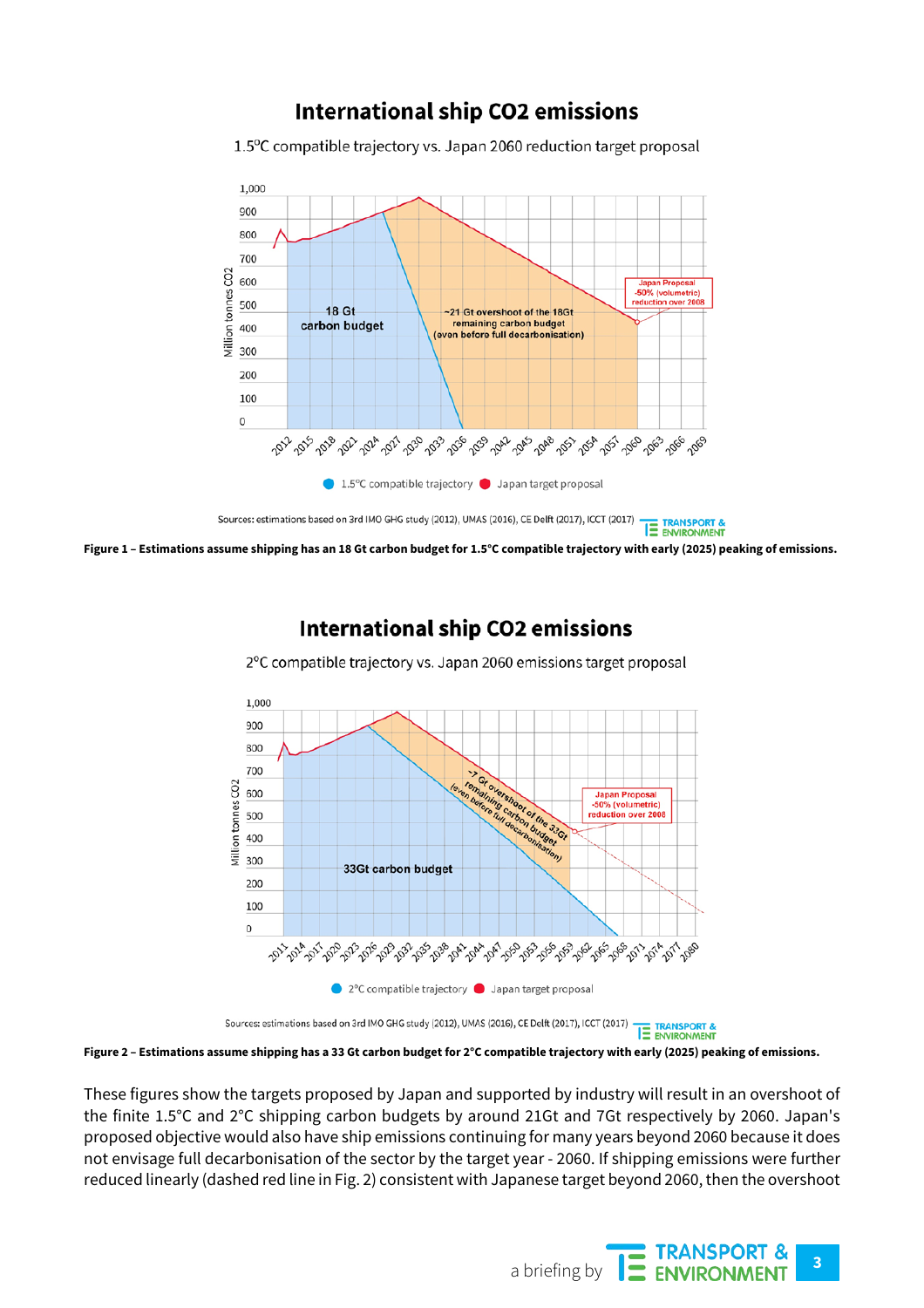of the shipping's finite carbon budget would be doubled. The 21Gt and 7Gt amounts alone are equal 16x and 5x Japan's to total national GHG emissions (1,321 Mt – [2015\)](https://www.env.go.jp/en/headline/2287.html).

The difference in these budgets will have knock on effect for the global climate, global economy, citizens and shipping industry itself with increased sea levels and severe weather events disrupting international trade.

Moreover, a group of nations and industry interests has called for no absolute cap on shipping emissions. However, the PA temperature goals are absolute objectives. They are not conditional on whether the global economy or the shipping industry think they are achievable or not.

T&E therefore suggest that as a sister UN agency to UNFCCC, the IMO should be framing the development of its objective primarily on the same ambitions and not continue to delay the inevitable need to decarbonise. There are many low carbon solutions available to the shipping sector, it is technically feasible for the sector to decarbonise, and all that is needed is the political will to put the sector on the decarbonisation path.

## **Level of Ambition -** *should we start lower and ratchet up?*

The IMO's interim GHG Strategy will be revised in 2023 according to the IMO GHG reduction Roadmap. This timescale does not afford vulnerable low lying nations the luxury of further reviews to make things right should the Initial GHG Strategy fail in 2018 to put the sector on a 1.5ºC compatible pathway. Considering the additional time that will take to develop, agree and implement reduction measures, such a delay in the process would make the achievement of 1.5ºC target quasi-impossible.

In determining the long-term *level of ambition* for the sector, IMO states should, for the following reasons, avoid as much as possible reliance on ratchet/review mechanisms:

- 1. a weak long-term reduction target agreed now that relies on a possible future ratchet/review process will send the wrong signal to the industry on the need to make pragmatic investment decisions in the short-term. This is especially important because of the long-term asset value of ships;
- 2. ratchet/review mechanisms diminish the effectiveness of any underlying emission reduction measures, which are usually very difficult to revise once in place (the EEDI is a good example of this); and
- 3. ratchet/review mechanisms create unpredictability for industry by constantly shifting the goalposts. This could lead to significant disruptions in the operation of the sector and the availability of necessary alternative zero emission fuels/energy sources infrastructure to attain changing emissions reduction targets.

Therefore, T&E considers that the IMO should avoid relying on review/ratchet mechanisms in determining the *level of ambition (reduction target)* for the sector and agree a PA compatible reduction target in the April meetings. However, review/ratchet mechanisms can be used to increase the ambition of reduction measures that should help the sector to achieve its reduction targets.

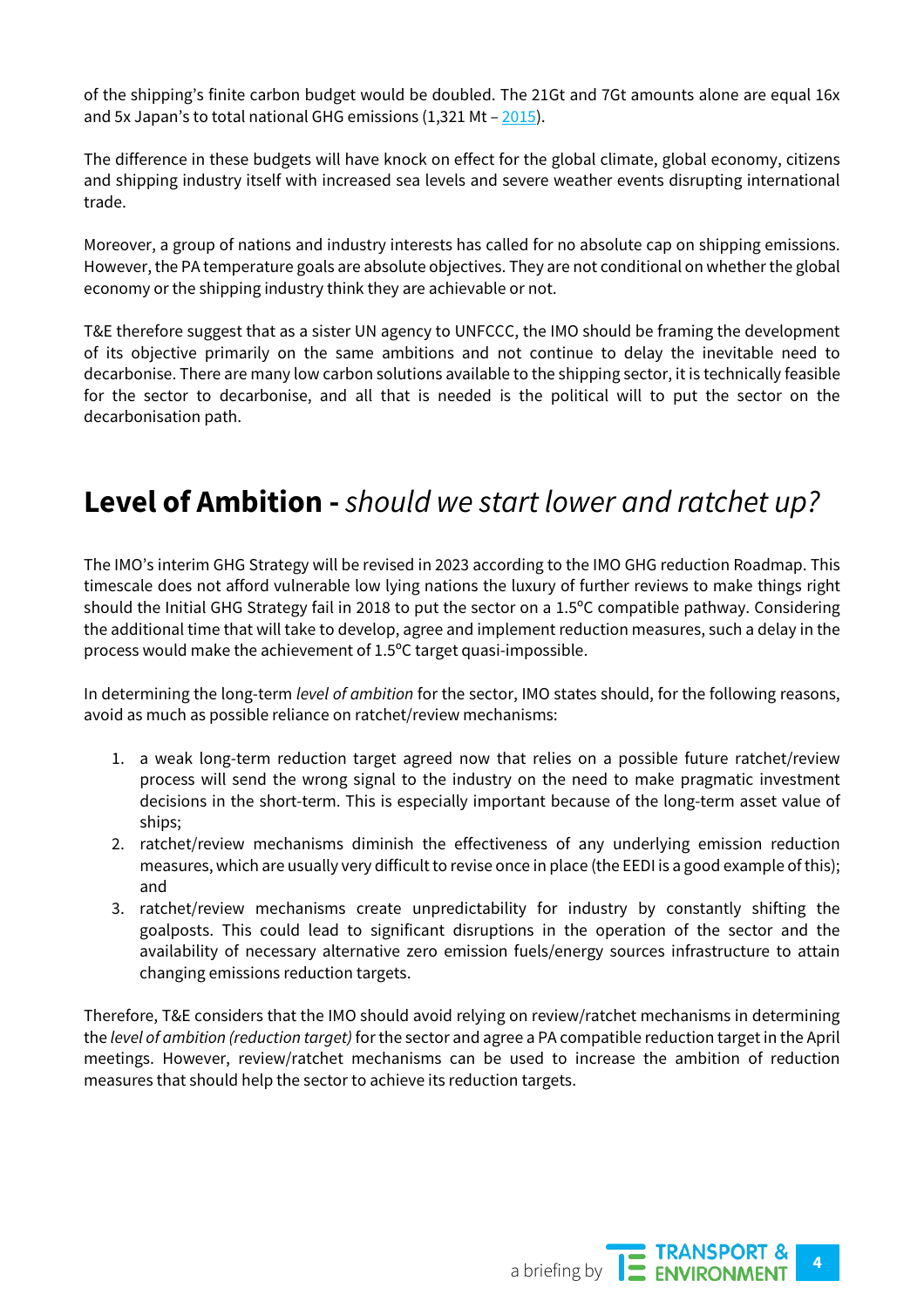# **Emission reduction measures**

T&E calls for immediate action to peak emissions in the short-term.

There is a fixed and finite carbon budget for the sector. This is often represented as the area under the decarbonisation curve (e.g. blue area in Fig. 1 and 2). The shape of the curve is dependent not only on the available carbon budget, but also on when the abatement action takes place and how fast the sector is exhausting its budget annually.

- Firstly, the more the shipping sector emits early in the process, the less budget will be available for future years. This means there is less time to bring about the changes that will be necessary to decarbonise the fleet, often represented by a steeper decarbonisation curve. Conversely, the less the sector emits in the short-term, the longer will be the time available within the budget to completely switch to alternative carbon-free propulsion technologies.
- Secondly, committing to action in the near-term will drive investor confidence and accelerate the uptake of alternative propulsion technologies and zero emission fuels.

The process to develop, adopt and implement short-term measures must be clearly spelt out in the 2018 IMO GHG Initial Strategy. This means that immediate intersessional working group should start work on short-term measures as soon as possible after MEPC 72 in April.

# **Speed reduction for ships** - *can it help sector preserve carbon budget?*

Emissions reductions can be put into 3 time frames: short, medium and long term which relate to the timing of the emissions reductions taking place respectively before 2023, 2030 and beyond 2030.

Speed reduction (slow steaming) has been included in the draft list of candidate short-term measure of the IMO. Proposed by the CSC (T&E's umbrella organisation at the IMO) and supported by several other state delegations, slow steaming refers to the practice whereby ships are required to operate at slower speeds, thus saving fuel, reducing CO2 and air pollutant emissions. According to a recent report<sup>[4](#page-4-0)</sup>, slow steaming could reduce emissions from the three major ship types - container, bulk, tanker - by a third. These three ship types alone account for 52% of global ship CO2. Similar results can be achieved from other ship types. With slow steaming the sector will save a considerable share of the remaining carbon budget in a short time, which will allow it to use this saved budget beyond 2030 (Figure 3).

At the same time, contrary to some concerns raised, research<sup>[5](#page-4-1)</sup> shows that slow steaming will have marginal impact (a tenth of a percentage) on the GDP of remote countries even without taking into account the savings that would arise from reduced fuel consumption.

<span id="page-4-1"></span><span id="page-4-0"></span> <sup>4</sup> CE Delft (2017), *[Regulating speed: a short-term measure to reduce maritime GHG emissions](http://www.cleanshipping.org/download/Slow-steaming-CE-Delft-final.pdf)*.  $<sup>5</sup>$  Ibid.</sup>

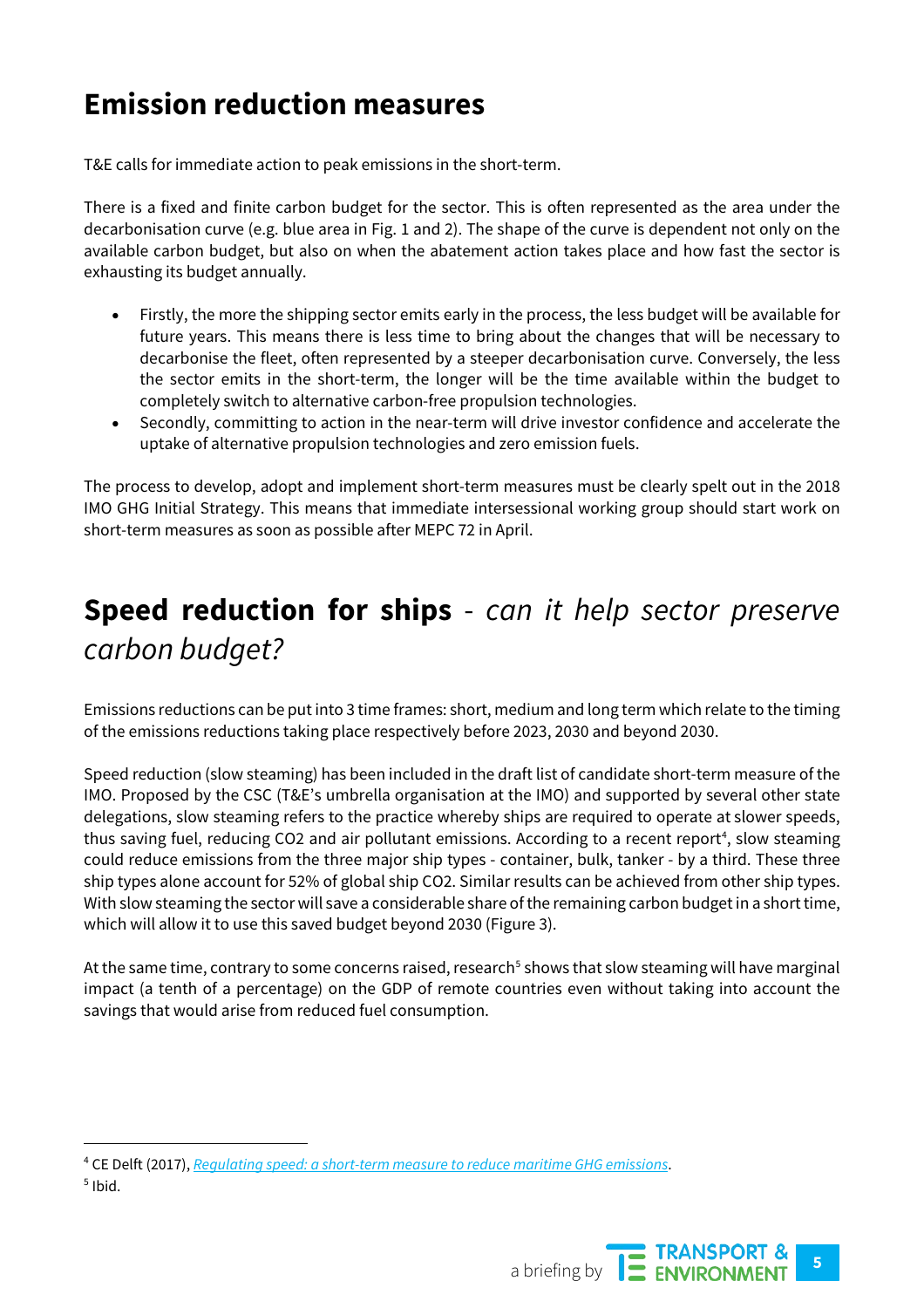

**Figure 3: Early slow steaming helps to save carbon budget in the short-term and extend the time horizon for decarbonisation.**

# **Energy Efficiency Design Index (EEDI)** - *What is the state of play and what needs to be done?*

IMO adopted in 2011 a design standard, known as the Energy Efficiency Design Index (EEDI), to apply to new ships built from 2013. To incentivise the development and uptake of emissions saving technologies, the IMO EEDI regulation has set 3 targets, known as phases, which each require that ships progressively emit less CO2 to perform the same amount of transport work. The most stringent target - Phase 3 - requires new ships to be built after 2025 to be 30% more efficient.

However, latest research<sup>[6](#page-5-0)</sup> shows that many existing ships in all class categories already meet and overcomply with the post-2025 requirements. Almost three-quarters (71%) of all new containerships, which emit around a quarter of global ship CO2 emissions, already comply with the phase 3 EEDI. Additionally, the best 10% of new containerships are already almost twice as efficient as the requirement almost 10 years away. Similar over-compliance is observed in other ship types.

The evidence strongly supports the need and feasibility of strengthening the EEDI requirements but the review process over the past two years has been plagued by backsliding and unnecessary delay by vested interests.

The IMO should agree in 2018 to tighten phase 3 of the EEDI by bringing forward the implementation date from 2025 to 2022. In order to incentivise development and deployment of further energy saving

<span id="page-5-0"></span> <sup>6</sup> T&E (2017), *[Statistical analysis of the energy efficiency performance \(EEDI\) of new ships built in 2013-2017.](https://www.transportenvironment.org/publications/statistical-analysis-energy-efficiency-performance-eedi-new-ships)*